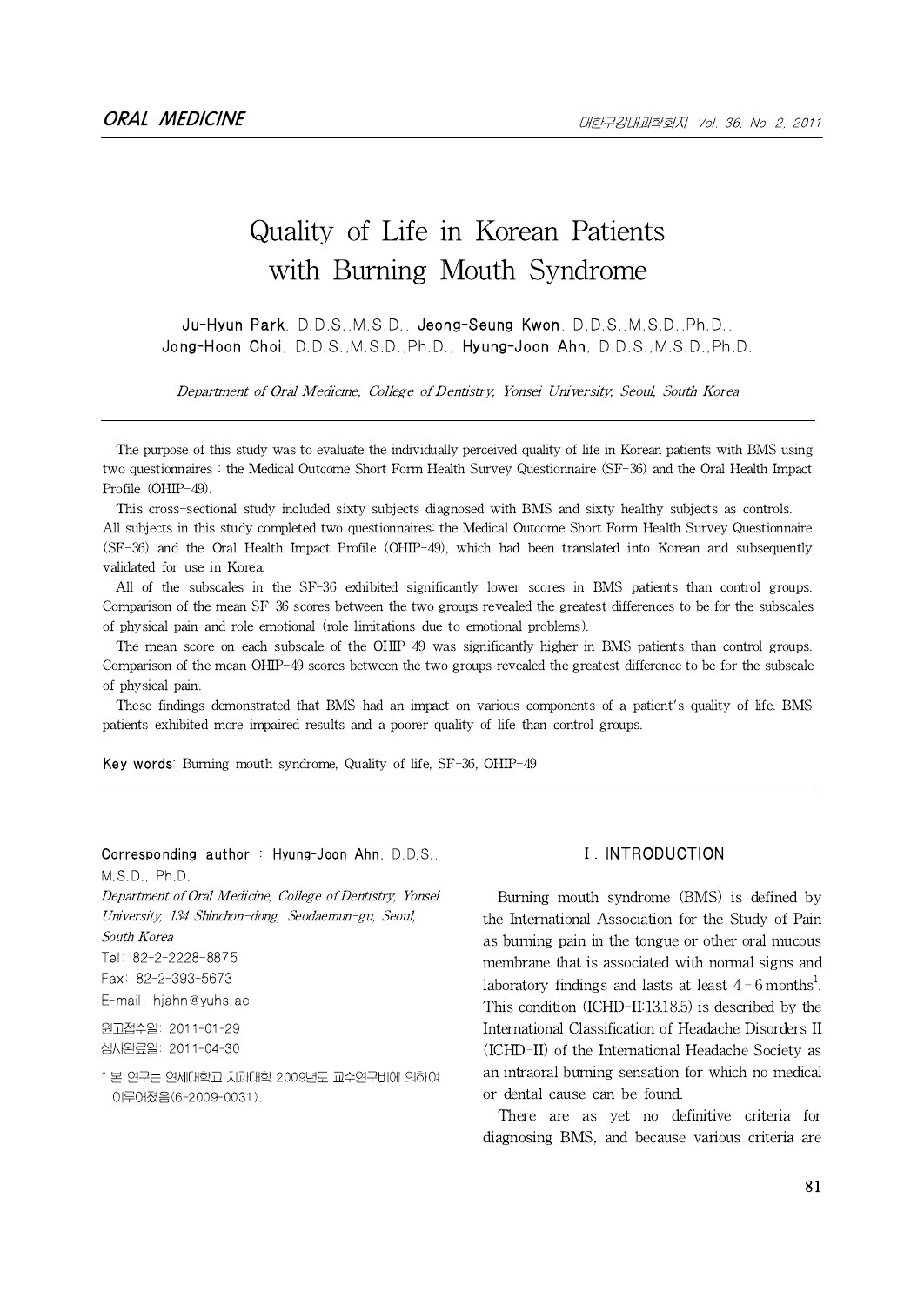used in diagnosis, its prevalence ranges from 0.6% to 15% $^2$ . In 1989, the National Health Interview psycholo conducted a questionnaire survey of 45,711 members of the US civilian population. The prevalence of BMS at that time among the entire cohort was 0.7%; of these, 0.8% of female subjects and  $0.6\%$  of male subjects<sup>3</sup>. BMS occurs more pa frequently among women, especially during middle and old  $\rm{age}^4.$ 

The major complaints of BMS patients may be described as burning, tender, tingling, hot, scalding, and numb sensations of the oral mucosa. These symptoms are usually experienced bilaterally and are persistent, but do not disturb sleep. The pain most frequently affects the anterior two thirds of the tongue, followed by the dorsum and lateral borders, the anterior aspect of the hard palate, and the labial mucosa of the lips<sup>5</sup>. Patients who have  $p$ BMS have more nonspecific physical problems and/or other psychogenic-related complaints than healthy controls, such as dry mouth, bad or altered taste, thirst, headaches, tenderness or pain in the neck, shoulder, and masticatory muscles, anxiety, depression, and personality disorders. However, it is unclear whether these symptoms are risk factors for the development of BMS or a consequence of the syndrome<sup>6</sup>.

The underlying etiology of BMS has yet to be identified. It appears to be complex and multifactorial, involving interactions between local factors such as dentures, candidiases, and parafunctional oral habits, and systemic factors such as various types of nutritional and hormonal deficiencies. The chronic pain experienced in conditions such as BMS is closely related to psychological factors like depression, anxiety, and somatic reactions to stress<sup>7</sup>.

Furthermore, it has recently been suggested that life components such as stressful events, functioning, and well-being play a role in chronic oral disorders and are etiologic factors<sup>8</sup>.

Quality of life takes into account factors such as health, work, economic status, leisure activities, environment, and social relationships<sup>9</sup>. As stated wit

various general, psychosocial, and psychological well-being factors may be associated with symptoms in BMS patients. In this context, health-related quality of life (HRQoL) is particularly important for evaluating chronic oral disorders like BMS. Lopez-Jornet et al. studied HRQoL in BMS patients using two questionnaires, the Medical Outcome Short Form Health Survey Questionnaire (SF-36) for evaluating self-perceived general health status and the Oral Health Impact Profile (OHIP-49), which assesses the self-rated oral health and oral HRQoL<sup>10</sup>. Meanwhile, Strmbeck et al. studied the HRQoL in primary Sjgren's syndrome, rheumatoid arthritis, and fibromyalgia using the SF-36 in Sweden, and McMillan et al. studied the impact of Sjgren's syndrome on oral HRQoL using the SF-36 and the OHIP-49 in a southern Chinese population $11,12$ . According to these studies, it is possible to compare the quality of life in patients and healthy people. However, the quality of life in Korean BMS patients has not been studied yet.

The purpose of this study was to evaluate the individually perceived quality of life in Korean patients with BMS, a typical chronic oral disorder, using two questionnaires that were designed to assess quality of life: the validated Korean version of the SF-36 questionnaire and the validated Korean version of the OHIP-49.

# Ⅱ. MATERIALS AND METHODS

## 1. Subjects

Sixty subjects of both genders (female = 57, male = 3) diagnosed with BMS were enrolled in this study. All subjects were registered voluntarily at the Department of Oral Medicine of the Dental Hospital of Yonsei University. According to the ICHD-II of the International Headache Society, the diagnostic criteria for BMS states that patients have normal appearance of the oral mucosa, pain in the mouth that is present daily, persists for most of the day, and lasts at least 4 months, and are without local and systemic disease. Subjects who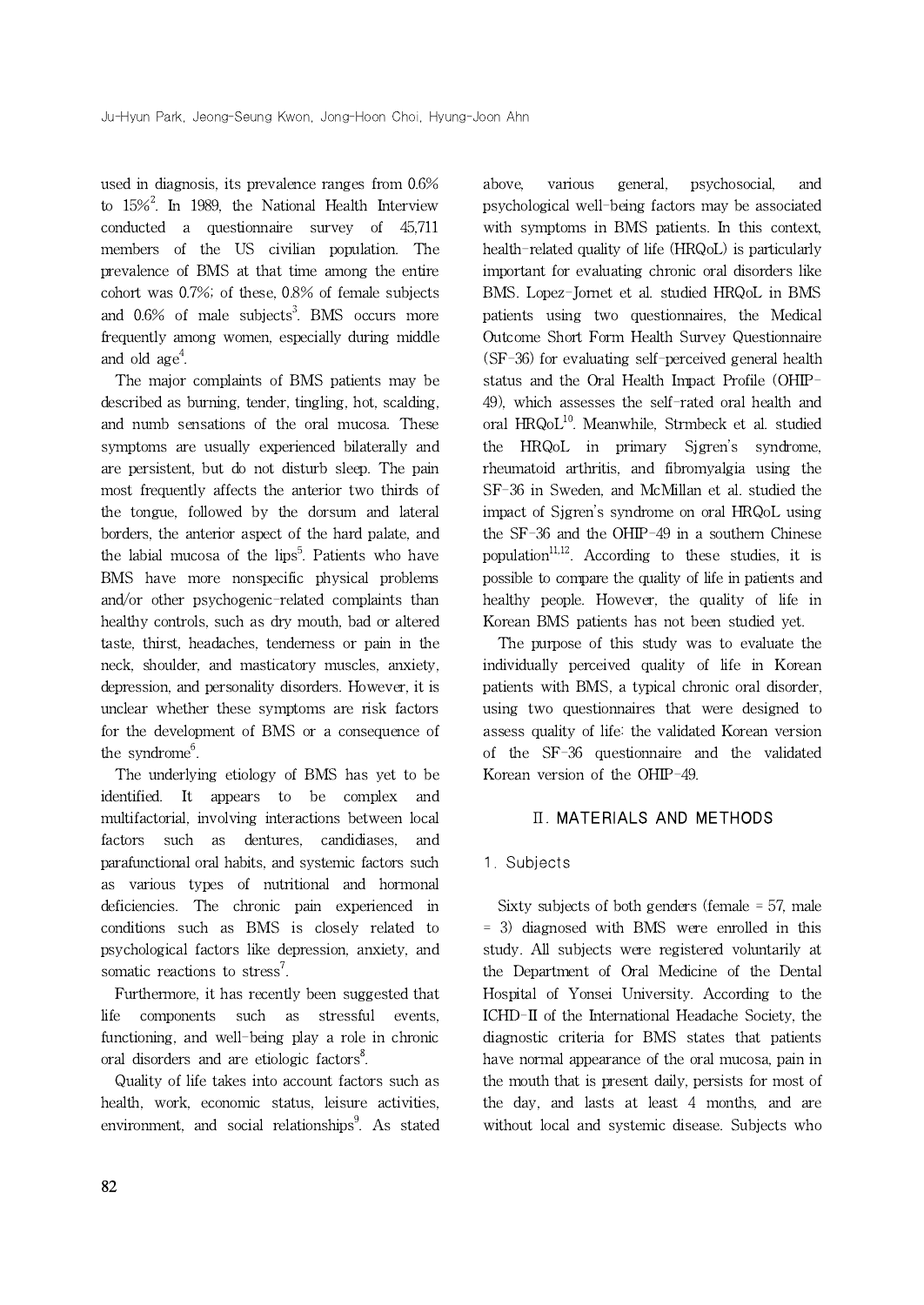had taken medications that can cause an oral burning sensation (e.g., angiotensin-converting enzyme inhibitors) and had organic causes of this symptom (candidiasis, dermatoses such as lichen planus, hormonal problems such as diabetes and hypothyroidism) were excluded for this study. All patients underwent a comprehensive clinical examination of the oral cavity and dental status, and radiographic examination to exclude organic findings. Sixty healthy subjects of both genders (female  $= 52$ , male  $= 8$ ) or who had not sought any medical treatment were enrolled as a control group.

#### 2. Methods

1) Medical Outcome Short Form Health Survey Questionnaire (SF-36)

At the first visit, the subjects from both groups completed the Korean version of the SF-36, which had been translated and subsequently validated<sup>13</sup>. The SF-36 was originally designed to survey subjective health status in the Medical Outcomes Study and was specifically designed for clinical practice, research, health-policy evaluations, and general-population surveys $^{14}$ . The SF-36 includes eight multi-item variables: physical functioning, social functioning, role limitations due to physical

problems, role limitations due to emotional problems, general mental health (psychological distress and psychological well-being), vitality, physical pain, and general perception of health. There is also an additional unscaled single item on changes in health over the previous year. Each item is coded, summed using the Likert method of summated ratings, and transformed to a scale from  $0$  to  $100$ , whereby a higher score indicates a better subjective health status $^{15}$ .(Table 1)

## 2) Oral Health Impact Profile (OHIP-49)

At the first visit, OHIP-49 was carried out with SF-36 to subjects in both groups. The Korean version of the English-language OHIP with 49 items was constructed originally by Slade and Spenser, and was translated and validated for use in a Korean population<sup>16,17</sup>. Each question in the questionnaire was related to how frequently each event was experienced during the past 3 months. The items were arranged in the form of seven subscales, as follows: functional limitation, physical pain, psychological discomfort, physical disability, psychological disability, social disability, and handicap. The subjects were required to answer in the form of a five-point Likert scale, whereby 0= 'never', 1='hardly ever', 2='occasionally', 3='fairly

Table 1. Conceptual subscales and items of SF-36

| $SF-36$ subscales          | Number of Items | Item Numbers           |
|----------------------------|-----------------|------------------------|
| Physical functioning       | 10              | 3,4,5,6,7,8,9,10,11,12 |
| Role physical <sup>*</sup> | 4               | 13, 14, 15, 16         |
| Physical pain              | $\overline{2}$  | 21,22                  |
| General health             | 5               | 1,33,34,35,36          |
| <b>Vitality</b>            | 4               | 23,27,29,31            |
| Social functioning         | 2               | 20,32                  |
| Role emotional**           | 3               | 17,18,19               |
| Mental health              | 5               | 24, 25, 26, 28, 30     |

\* Role physical : role limitations due to physical problems

\*\* Role emotional : role limitations due to emotional problems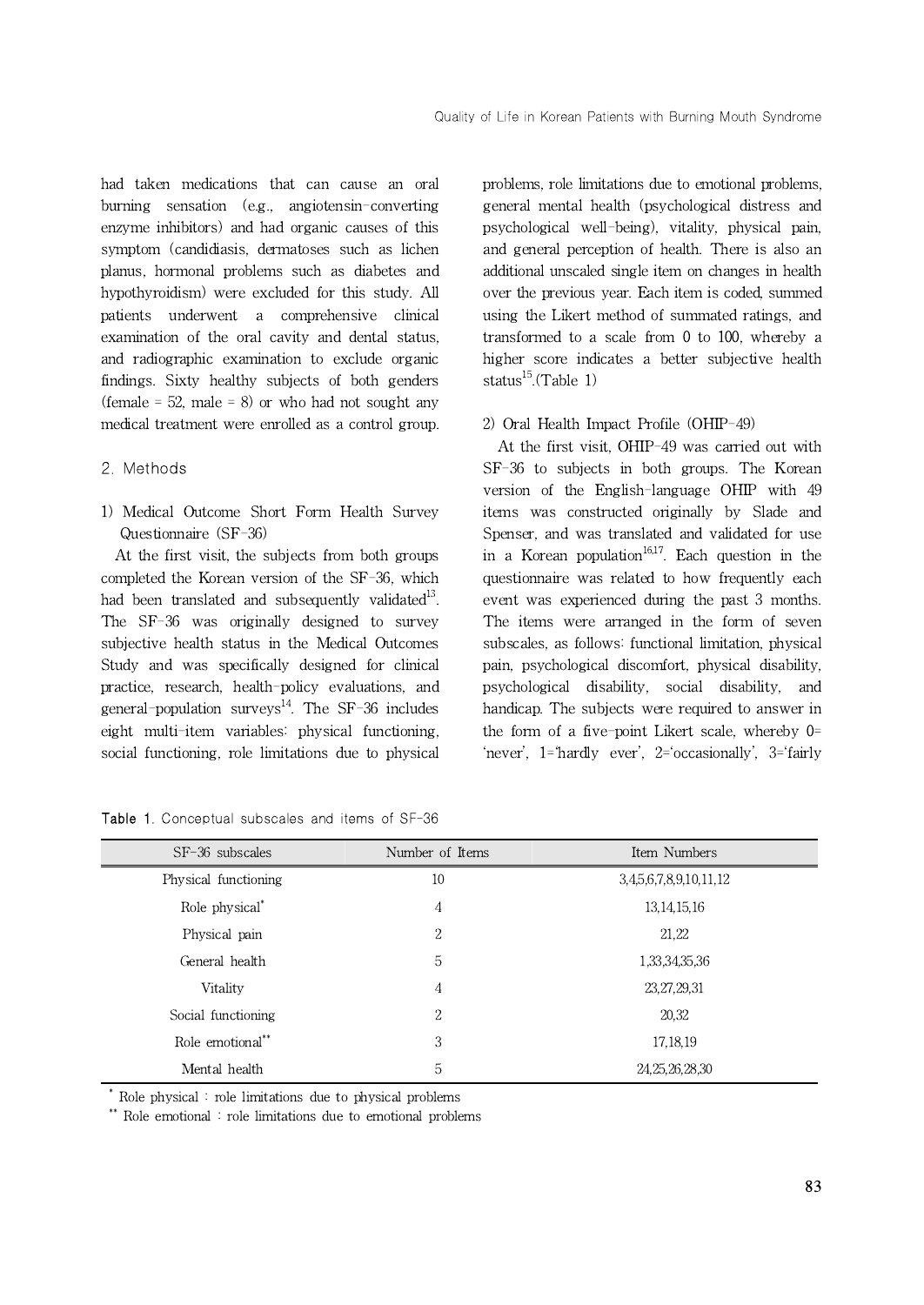often', and 4='very often'. By summing the scores of the responses to the 49 items and items corresponding to the subscales, the OHIP-49 and the OHIP subscale scores were calculated. The overall OHIP score ranged from 0 to 196, a higher score indicating a poorer state of health. (Table 2)

|  |  | <b>Table 2.</b> Conceptual subscales and items of OHIP-49 |  |  |  |  |  |
|--|--|-----------------------------------------------------------|--|--|--|--|--|
|--|--|-----------------------------------------------------------|--|--|--|--|--|

| Subscales and items                       | Subscales and items                   |
|-------------------------------------------|---------------------------------------|
| Functional limitation                     | Q25. Others misunderstood             |
| Q1. Difficulty chewing                    | Q26. Less flavor in food              |
| Q2. Trouble pronouncing words             | Q27. Unable to brush teeth            |
| Q3. Noticed tooth that doesn't look right | Q28. Avoid eating                     |
| Q4. Appearance affected                   | Q29. Diet unsatisfactory              |
| Q5. Breath stale                          | Q30. Unable to eat (dentures)         |
| Q6. Taste worse                           | Q31. Avoid smiling                    |
| Q7. Food catching                         | Q32. Interrupts meals                 |
| Q8. Digestion worse                       | Psychological disability              |
| Q9. Dentures not fitting                  | Q33. Sleep interrupted                |
| Physical pain                             | Q34. Upset                            |
| Q10. Painful aching                       | Q35. Difficult to relax               |
| Q11. Sore jaw                             | Q36. Depressed                        |
| Q12. Headaches                            | Q37. Concentration affected           |
| Q13. Sensitive teeth                      | Q38. Been embarrassed                 |
| Q14. Toothache                            | Social disability                     |
| Q15. Painful gums                         | Q39. Avoid going out                  |
| Q16. Uncomfortable to eat                 | Q40. Less tolerant to family members  |
| Q17. Sore spot                            | Q41. Trouble getting on with others   |
| Q18. Discomfort (dentures)                | Q42. Irritable with others            |
| Psychological discomfort                  | Q43. Difficulty doing job             |
| Q19. Worried                              | Handicap                              |
| Q20. Self-conscious                       | Q44. Health worsened                  |
| Q21. Miserable                            | Q45. Financial loss                   |
| Q22. Appearance unsatisfied               | Q46. Unable to enjoy people's company |
| Q23. Tense                                | Q47. Life unsatisfying                |
| Physical disability                       | Q48. Unable to function               |
| Q24. Speech unclear                       | Q49. Unable to work                   |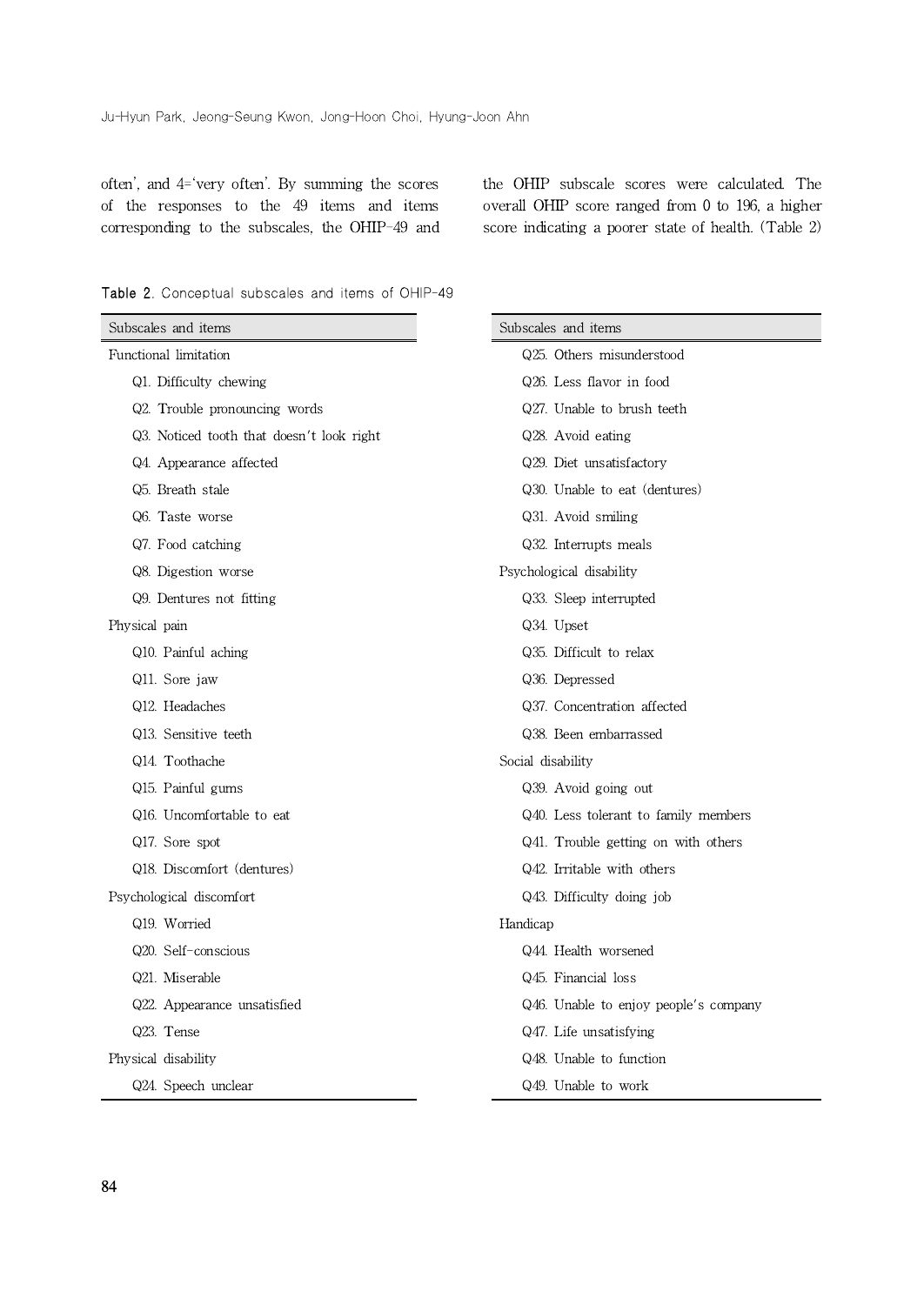| Age (years) | BMS group $(n=60)$ |                   | Control group $(n=60)$ |                   |
|-------------|--------------------|-------------------|------------------------|-------------------|
|             | $\mathbf n$        | $\%$              | $\mathbf n$            | $\%$              |
| $21 - 30$   | 2                  | 3.33              | 2                      | 3.33              |
| $31 - 40$   |                    | 1.67              | 2                      | 3.33              |
| $41 - 50$   | 8                  | 13.33             | 21                     | 35.00             |
| $51 - 60$   | 15                 | 25.00             | 24                     | 40.00             |
| $61 - 70$   | 22                 | 36.67             | 7                      | 11.67             |
| $71 -$      | 12                 | 20.00             | 4                      | 6.67              |
| Mean        |                    | $60.25 \pm 11.86$ |                        | $52.65 \pm 10.30$ |

Table 3. Demographic characteristics in BMS and control group

#### 3) Statistical analysis

Statistical analyses were performed to compare the SF-36 and OHIP-49 scores between the BMS and control group. The Kolmogorov-Smirnov normality test was applied to check the normality of distribution. Groups were compared using the two sample t-test. SPSS Version 12.0 statistical package (SPSS $^{\circledR}$  Inc., Chicago, IL, USA) was used fen for all statistical analyses. Statistical significance was established at 95%.

#### Ⅲ. RESULTS

## 1. Subject demographics

The demographic data of the BMS and control group are shown in Table 3. The study included 120 subjects. Of the 60 BMS patients, 57 (95%) were female and 3 (5%) were male, with a mean age of 60.25 ( $\pm$ 11.86) years. Of the 60 healthy controls, 52 (86.67%) were female and 8 (13.33%) were male, with a mean age of  $52.65$  ( $\pm 10.30$ ) years.(Table 3)

| $SF-36$ subscales    | BMS group<br>$(n = 60)$ | Control group<br>$(n = 60)$ | $P$ -value** |
|----------------------|-------------------------|-----------------------------|--------------|
| Physical functioning | $62.78 \pm 25.87$       | $88.92 \pm 10.42$           | < 0.001      |
| Role physical        | $44.53 \pm 35.77$       | $86.67 \pm 20.82$           | $\leq 0.001$ |
| Physical pain        | $37.10 \pm 22.51$       | $83.72 \pm 16.48$           | < 0.001      |
| General health       | $30.48 \pm 18.14$       | $68.42 \pm 16.04$           | < 0.001      |
| Vitality             | $33.17 \pm 19.72$       | $69.48 \pm 15.30$           | < 0.001      |
| Social functioning   | $51.25 \pm 22.86$       | $87.92 \pm 13.80$           | < 0.001      |
| Role emotional       | $49.98 \pm 40.49$       | $96.11 \pm 12.41$           | < 0.001      |
| Mental health        | $38.32 \pm 24.09$       | $77.30 \pm 14.25$           | < 0.001      |

Table 4. Mean SF-36 scores\*

\* Values are given as mean ± SD.

\*\* Statistically significant at significance level of 95%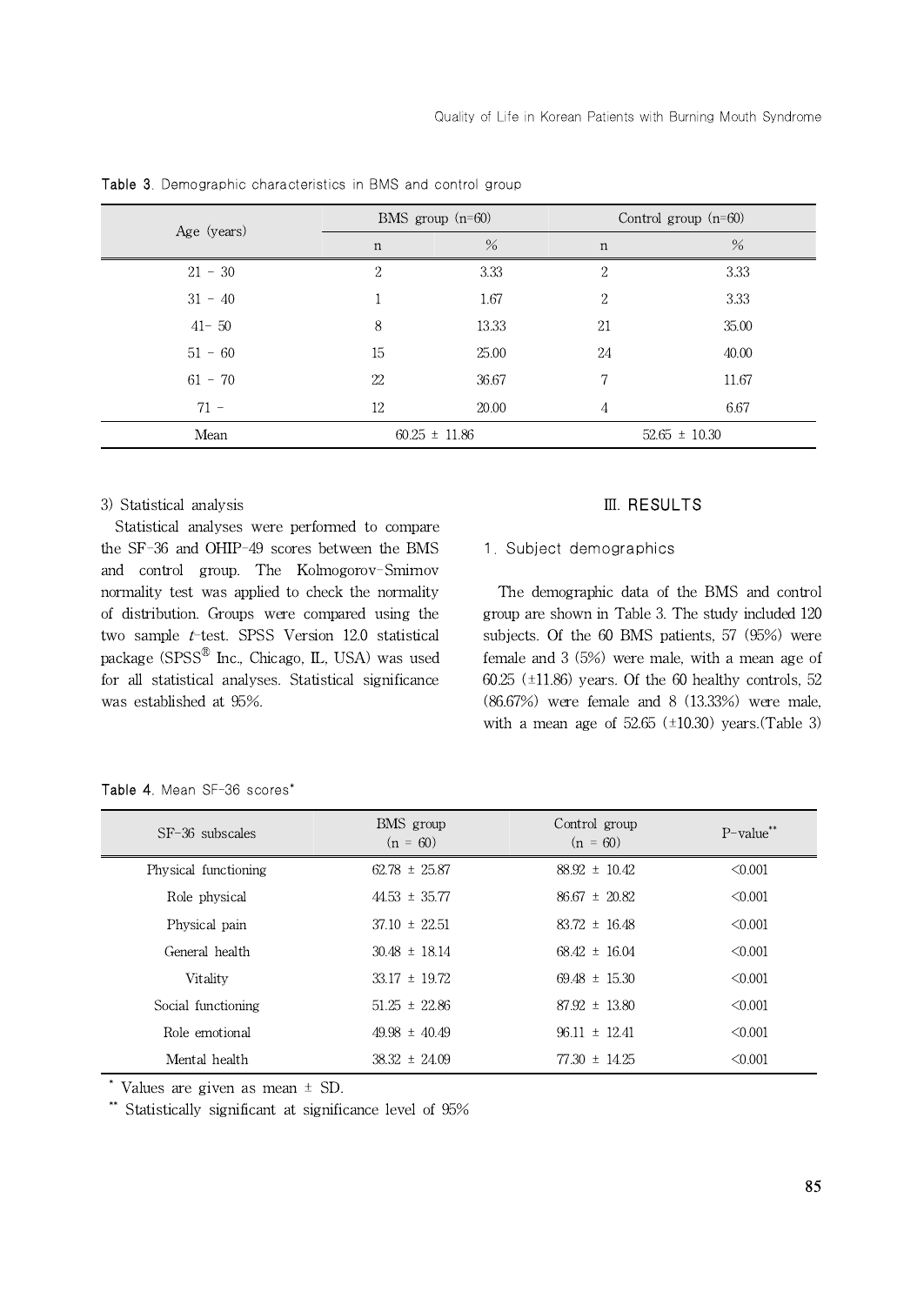| $OHIP-49$ subscales      | BMS group<br>$(n = 60)$ | Control group<br>$(n = 60)$ | $P$ -value <sup>**</sup> |
|--------------------------|-------------------------|-----------------------------|--------------------------|
| Functional limitation    | $17.67 \pm 5.75$        | $5.45 \pm 5.57$             | < 0.001                  |
| Physical pain            | $20.32 \pm 6.28$        | $5.45 \pm 5.23$             | $\leq 0.001$             |
| Psychological discomfort | $9.97 \pm 3.99$         | $2.63 \pm 3.24$             | < 0.001                  |
| Physical disability      | $16.03 \pm 7.83$        | $2.90 \pm 4.01$             | $\leq 0.001$             |
| Psychological disability | $12.87 \pm 5.83$        | $3.27 \pm 3.93$             | < 0.001                  |
| Social disability        | $7.67 \pm 4.28$         | $1.42 \pm 2.26$             | $\leq 0.001$             |
| Handicap                 | $10.07 \pm 5.00$        | $1.75 \pm 2.69$             | < 0.001                  |
| all items                | $94.08 \pm 31.16$       | $23.10 \pm 22.24$           | $\leq 0.001$             |

Table 5. Mean OHIP-49 scores<sup>\*</sup>

\* Values are given as mean ± SD.

\*\* Statistically significant at significance level of 95%



Fig. 1. Mean SF-36 scores

2. Results for the Medical Outcome Short Form Health Survey Questionnaire (SF-36)

Table 4 presents the SF-36 questionnaire scores for each group. All the SF-36 subscales exhibited significantly lower scores in BMS patients than controls. There were significant differences between BMS group and control group in all of the subscales ( $p < 0.001$ ).

Fig. 1 illustrates mean scores of the SF-36 subscales in BMS patients compared with controls. Comparison of the mean SF-36 scores between the two groups revealed the greatest differences to be for the subscales of physical pain and role emotional(role limitations due to emotional



Fig. 2. Mean OHIP-49 scores

problems), and the smallest difference to be for the subscale of physical functioning.

3. Results for the Oral Health Impact Profile (OHIP-49)

Data for the OHIP-49 subscales between the two groups are described in Table 5, which exhibits the significant differences observed between groups in all of the subscales. The BMS group's scores  $(94.08\pm31.16, p \le 0.001)$  were significantly higher than the control group  $(23.10\pm22.24, p < 0.001)$  in all of the subscales.

Comparison of the mean OHIP-49 scores between the two groups revealed the greatest difference to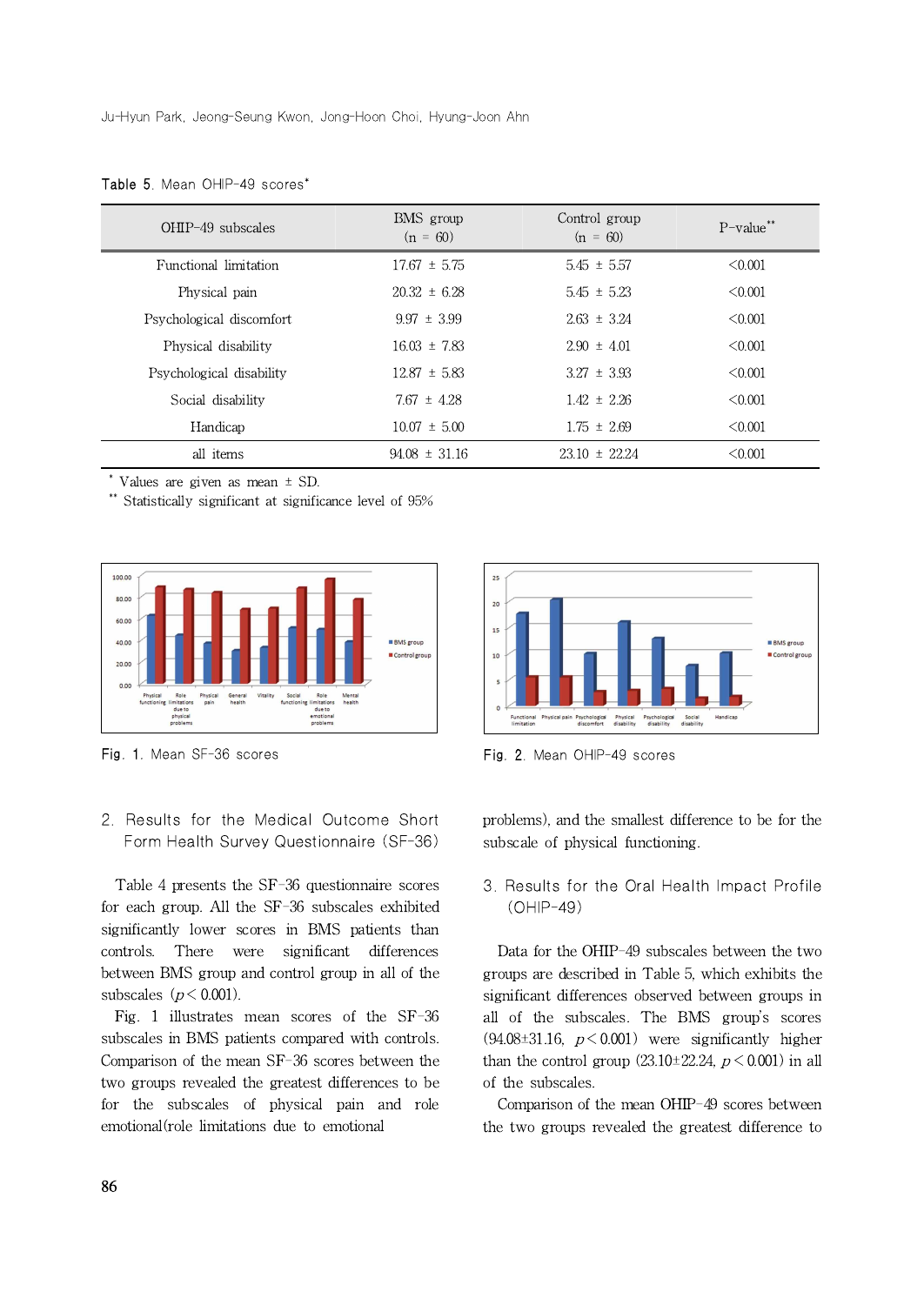be for the subscale of physical pain and the smallest difference to be for the subscale of social disability. (Fig. 2).

# Ⅳ. DISCUSSION

HRQoL refers to the individual's perceived physical and mental status in their daily life, and is increasingly being recognized as an applicable and significant measure of intervention outcomes and service need in public health research and in practice. A thorough understanding of how a patient's life is impaired by disease and its influences on clinical decision making regarding the various treatment possibilities for a particular disease have been achieved through various measures of HRQoL designed to assess the detailed picture of chronic disorders in various groups of patients. However, most traditional HRQoL questionnaires ignore the perceptions and feelings of the individual-based assessments and the effect of the oral status on the psychosocial well-being of the patient. There is thus a need for measures that consider patient-perceived multiple outcomes based on the physical, social, and psychological factors of oral health that influence quality of life<sup>18</sup>.

Functional scales of quality of life, such as the SF-36, have been validated for use in the assessment of numerous chronic oral diseases. Indeed, the SF-36 has been used to compare the general state of health in patients. Despite its lack of sensitivity in relation to oral health status, this questionnaire is currently accepted as a good measure of general health status.

The awareness of oral HRQoL has increased, and its measurement is a commonly accepted method of specialized assessment of individual-perceived oral health in dentistry<sup>19</sup>. Since Locker's conceptual framework for measuring oral health was published, various methods of measuring oral HRQoL have been developed $19,20$ . One of the most widely used, comprehensive and available instruments is the OHIP-49, which allows a detailed measurement of the levels of dysfunction, discomfort and disabilities associated with oral health status<sup>16</sup>. Several possible benefits of using such instruments have been described $^{21}$ . These include finding out subgroups within the population that require medical service, monitoring of risk groups, outcomes of clinical interventions and targeting of financial resources. At the present time, these measures have been used mainly in descriptive population studies, and predominantly in elderly groups $^{22}$ .

In this study, the quality of life of the BMS and control groups was compared with the aid of two questionnaires, the SF-36 and the OHIP-49, which are standardized and widely used. Both have been translated into Korean and validated for use in Korea. According to previously published studies, BMS patients exhibit more impaired results and a poorer quality of life than control groups. A reduced quality of life has been demonstrated previously in Spanish patients with BMS using these two questionnaires. A poorer HRQoL in Italian BMS patients was also described by Tabolli et al. The BMS patients in my study exhibited similar results, with a relatively poorer quality of life than those described in the previous studies.

We observed statistically significant differences between the BMS group and the control group in all of the subscales. Comparison of the mean SF-36 scores between the two groups revealed the greatest differences to be for the subscales of physical pain and role emotional (role limitations due to emotional problems). In other words, the BMS patients experienced not only more severe physical pain, but also problems with work or other daily activities as a result of emotional problems. Similarly, comparison of the mean OHIP-49 scores between the two groups revealed the greatest difference to be for the subscale of physical pain. These findings demonstrate that oral diseases such as BMS have an impact on various components of a patient's quality of life, and in particular the physical pain and role-emotional subscales.

There were some limitations to the present study. First, the cohort was fairly small, which resulted in difficulty controlling external factors such as the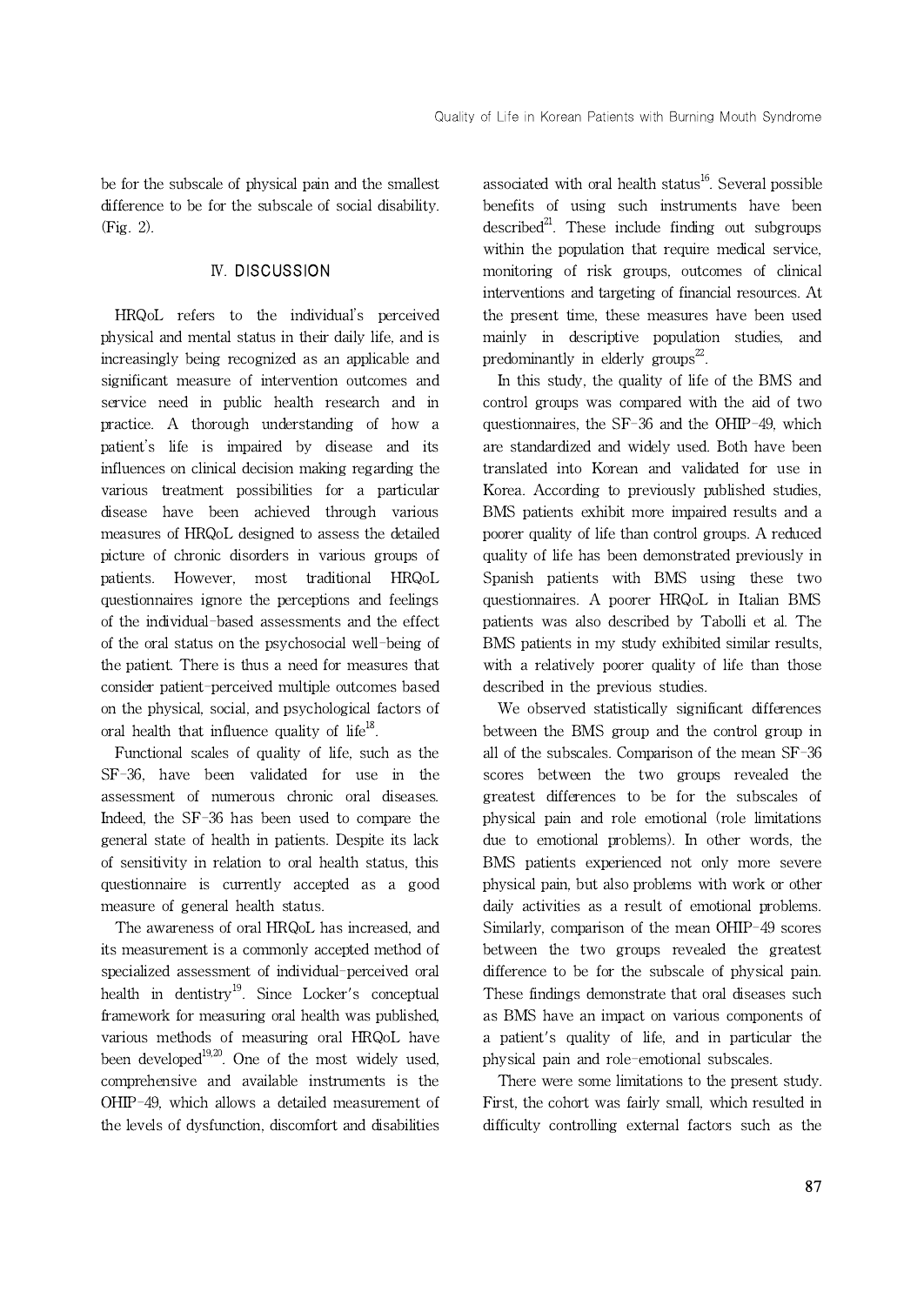age and gender distributions. A larger sample is required to elucidate the association between quality of life and BMS. In addition, this is a cross-sectional study that was carried out at a single point of time and without long-term follow-up. Improvements in oral status may result in an improvement in HRQoL; close follow-up is needed to establish this possibility.

The possible etiological factors underlying BMS are many and varied. The multifactorial characteristics of BMS render it important to identify the sources of the symptoms for every BMS patient to enable provision of the most effective treatment. A treatment protocol should include dental and medical aspects, further psychological factors, general health, and life to manage the varying conditions of BMS patients. As stated above, the evaluation of quality of life plays a significant role in the assessment of BMS patients, and so it is important to identify and manage these factors using reliable and validated measurement methods. Depending upon the characteristics identified, extended treatment can be provided to these patients with disturbances of quality of life. Administration of specific and generic quality-oflife questionnaires to patients provides detailed information regarding the complex issues of other chronic oral diseases. Such questionnaires may be useful in clinical practice.

In summary, differences in individual-perceived HRQoL were found between BMS patients and controls. The present study thus confirms the findings of previous studies suggestive that there is a significant association between quality of life and BMS. Therapeutic goals toward reducing the development of disease and the negative impact on quality of life are required, and these may be achieved via the management of physical and emotional aspects. Close cooperation among practitioners is needed to optimize the management of these patients.

#### REFERENCES

1. Mersky H, Bogduk N. Descriptions of chronic pain

syndromes and definitions of pain terms. In:  $2^{\rm nd}$  ed. Classification of chronic pain. Seattle: IASP press, 1994.

- 2. Zakrzewska JM, Hamlyn PJ. Facial pain. Crombie IK  $(ed)$ . Seattle $(W.A.)$ : IASP press, 1999.
- 3. Lipton JA, Ship JA, Larach-Robinson D. Estimated prevalence and distribution of reported orofacial pain in the United States. J Am Dent Assoc 1993;124: 115-121.
- 4. Scala A, Checchi L, Montevecchi M, Marini I, Giamberardino MA. Update on burning mouth syndrome: overview and patient management. Crit Rev Oral Biol Med 2003;14:275-291.
- 5. Gorsky M, Silverman S Jr, Chinn H. Clinical characteristics and management outcome in the burning mouth syndrome. An open study of 130 patients. Oral Surg Oral Med Oral Pathol 1991;72: 192-195.
- 6. Suarez P, Clark GT. Burning mouth syndrome: an update on diagnosis and treatment methods. J Calif Dent Assoc 2006;34(8):611-622.
- 7. Lamey PJ, Lamb AB. Prospective study of aetiological factors in burning mouth syndrome. Br Med J 1998;296:1243-1246.
- 8. Stewart A, and Kamberg CJ. Measuring functioning and well being: the medical outcomes study approach. Durham, North Carolina: Duke University Press, 1992.
- 9. Burckhardt CS, Archienholtz B, Mannerkorpi K, Bjelle A. Quality of life of Swedish women with fibromyalgia syndrome, rheumatoid arthritis and systemic lupus erythematosus. J Musculoskel Pain 1993;1:199-207.
- 10. Lopez-Jornet P, Camacho-alonso F, Lucero-Berdugo M. Quality of life in patients with burning mouth syndrome. J Oral Pathol Med 2008;37:389-394.
- 11. Strmbeck B, Ekdahl C, Manthorpe R, Wilkstrm I, Jacobsson L. Health-related quality of life in Sjgren's syndrome, rheumatoid arthritis and fibromyalgia compared to normal population data using SF-36. Scand J Rheumatol 2000;29:20-28.
- 12. McMillan AS, Leung KC, Leung WK, Wong MC, Lau CS, Mok TM. Impact of Sjgren's syndrome on oral health-related quality of life in southern Chinese. J Oral Rehabil 2004;31:653-659.
- 13. Koh SB, Chang SJ, Kang MG, Cha BS, Park JK. Reliability and validity on measurement instrument for health status assessment in occupational workers. Korean J of Preventive Medicine 1997;30(2):251-266.